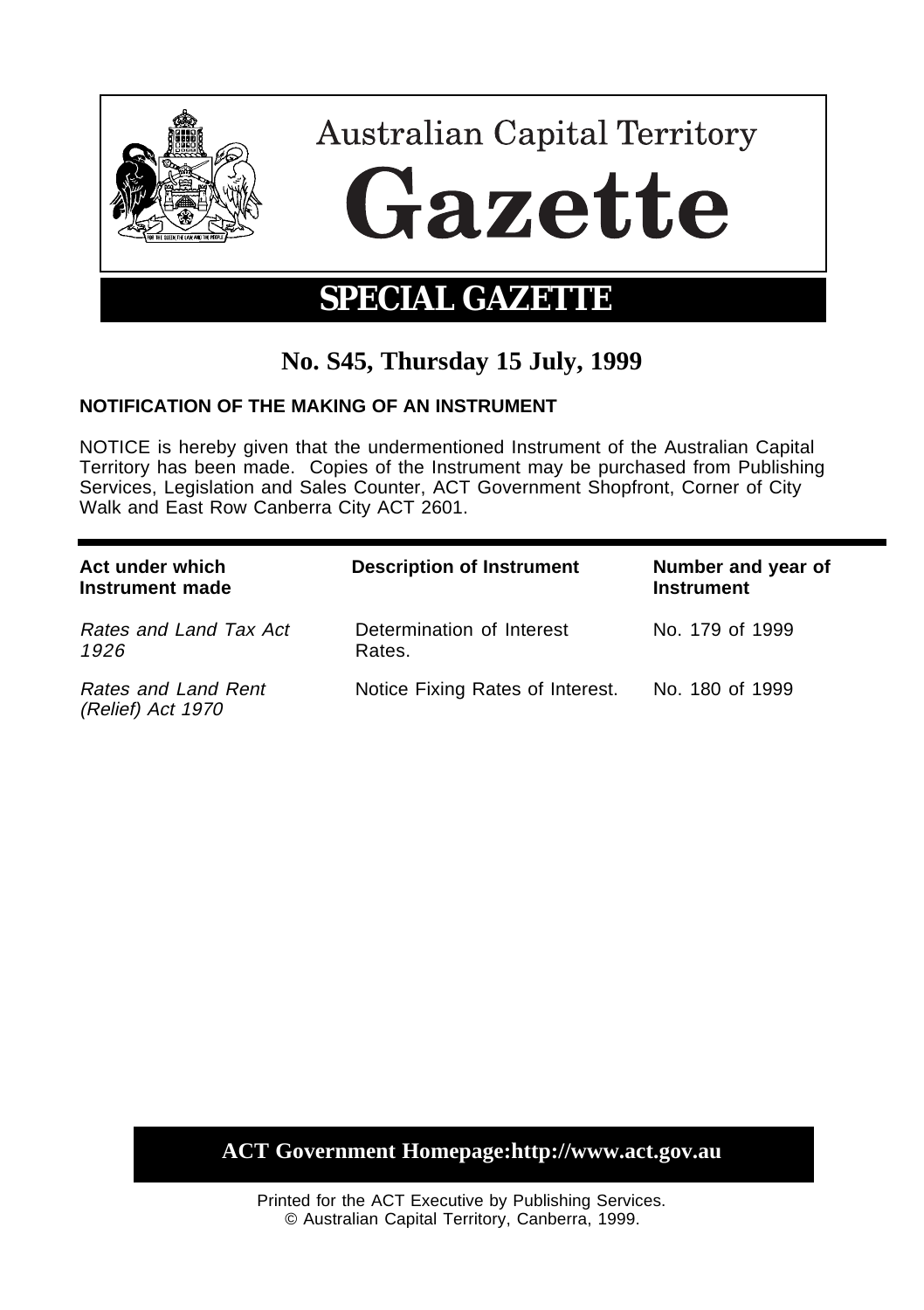#### **AUSTRALIAN CAPITAL TERRITORY**

#### **RATES AND LAND TAX ACT 1926**

#### **DETERMINATION OF INTEREST RATES**

#### **INSTRUMENT NO. 179 OF 1999**

Under subsection 22 (3) of the Rates and Land Tax Act 1926 I REVOKE from 16 July 1999, Determination No. 16 of 1998 dated 23 December 1997 and notified in the Australian Capital Territory Gazette No. S32 of 15 January 1998.

I DETERMINE the interest rate for the purpose of subsection 22 (3) of the Rates and Land Tax Act 1926 shall be 12.72 percent per annum.

This instrument is to take effect on and from 16 July 1999.

Date: 12/7/99

#### **Kate Carnell** MLA

**Treasurer** 

#### **EXPLANATORY STATEMENT**

The Rates and Land Tax Act 1926 (the Act) levies general rates and land tax on all rateable properties in the ACT. Section 22 of the Act deals with the recovery of rates and land tax and subsection 22 (3), the liability to interest on overdue rates and land tax.

This instrument revokes, from 16 July 1999, Determination No. 16 of 1998 dated 23 December 1997 and notified in the Australian Capital Territory Gazette No. S32 of 15 January 1998, and sets the interest rate to be charged on unpaid rates and land tax for the purpose of subsection 22 (3) of the Act.

With a date of effect of 16 July 1999, the interest rate is 12.72 percent per annum.

The previous rate was 16.5 percent per annum.

The rate is being aligned with the interest rate charged under the Taxation Administration Act 1999. This will provide broad consistency and equity across all legislation administered by the ACT Revenue Office and apply a common interest rate to all unpaid taxes, rates and charges. The interest rate is based on the 4.72% market rate (weighted average yield set at the last weekly tender for the 13 week Treasury Note before the end of May 1999) determined under the Taxation Administration Act 1999. To this is added a fixed penalty rate of 8 percent per annum to increase the interest rate to the point where it is uneconomical to use the Government as a source of finance.

> Circulated by authority of the Chief Minister and Treasurer Kate Carnell MLA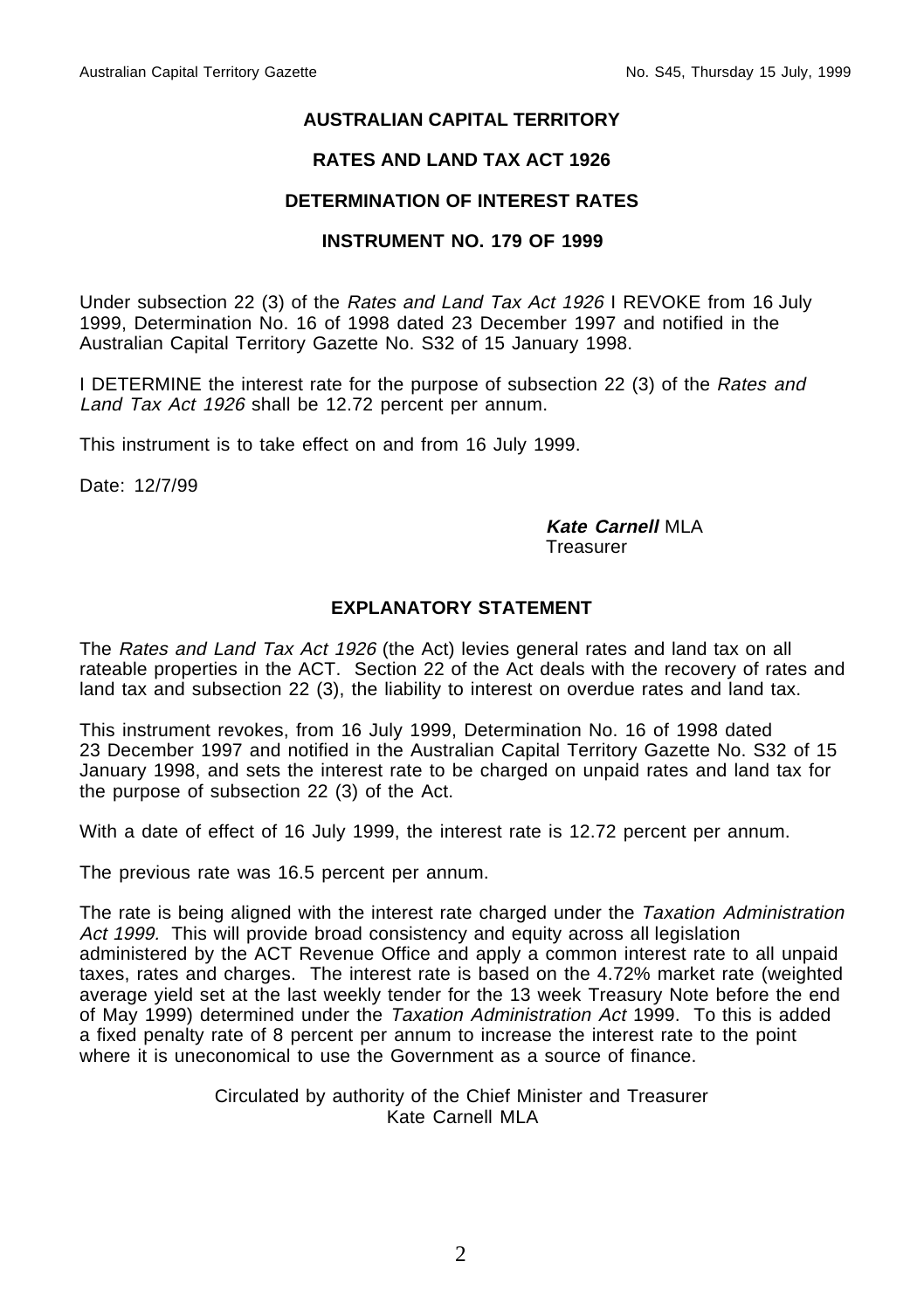#### **AUSTRALIAN CAPITAL TERRITORY**

#### **RATES AND LAND RENT (RELIEF) ACT 1970**

#### **NOTICE FIXING RATES OF INTEREST**

#### **INSTRUMENT NO. 180 OF 1999**

UNDER section 23 of the Rates and Land Rent (Relief) Act 1970 I revoke, from 16 July 1999, the Notice Fixing Rates of Interest, Instrument No. 173 of 1998 dated 8 July 1998 and published in the Australian Capital Territory Gazette No. 28 of 15 July 1998, and hereby fix the rate of interest, for the purpose of subsection 23(1):

- (a) in relation to amounts deferred as the result of a deferment under section 3, at 5.0 percent per annum; and
- (b) in relation to amounts unpaid after the date of revocation of a deferment, at 12.72 percent per annum.

This Notice is to take effect from 16 July 1999.

Date: 12/7/99

**Kate Carnell** MLA **Treasurer** 

#### **EXPLANATORY STATEMENT**

The Rates and Land Rent (Relief) Act 1970 (the Act) provides for relief from land, water and sewerage rates in the form of rebates and/or deferral of the obligation to pay rates, to eligible pensioners, specified Social Security payment recipients and persons suffering hardship. Section 23 empowers the Minister to fix the interest rates which are levied by the Act.

This Notice Fixing Rates of Interest revokes the Notice Fixing Rates of Interest, Instrument No. 173 of 1998, dated 8 July 1998, and published in the Australian Capital Territory Gazette No 28 on 15 July 1998, and fixes the interest rates to be charged on amounts deferred and amounts unpaid after a deferment has been revoked, for the purpose of subsection 23(1) of the Act.

From 16 July 1999, the interest rate for the purpose of paragraph 23 (1) (a) of the Act, in relation to amounts deferred, is fixed at 5.0 percent per annum, unchanged from the current rate, and for paragraph 23 (1) (b) of the Act, in relation to amounts unpaid after a deferment has been revoked, the interest rate is fixed at 12.72 percent per annum, previously 16.5 percent per annum, in line with the interest rate levied on other unpaid municipal rates.

The rates have been maintained or changed as a consequence of a six monthly review of interest rates by the ACT Revenue Office in line with Government policy.

#### Circulated by authority of the Chief Minister and Treasurer Kate Carnell MLA